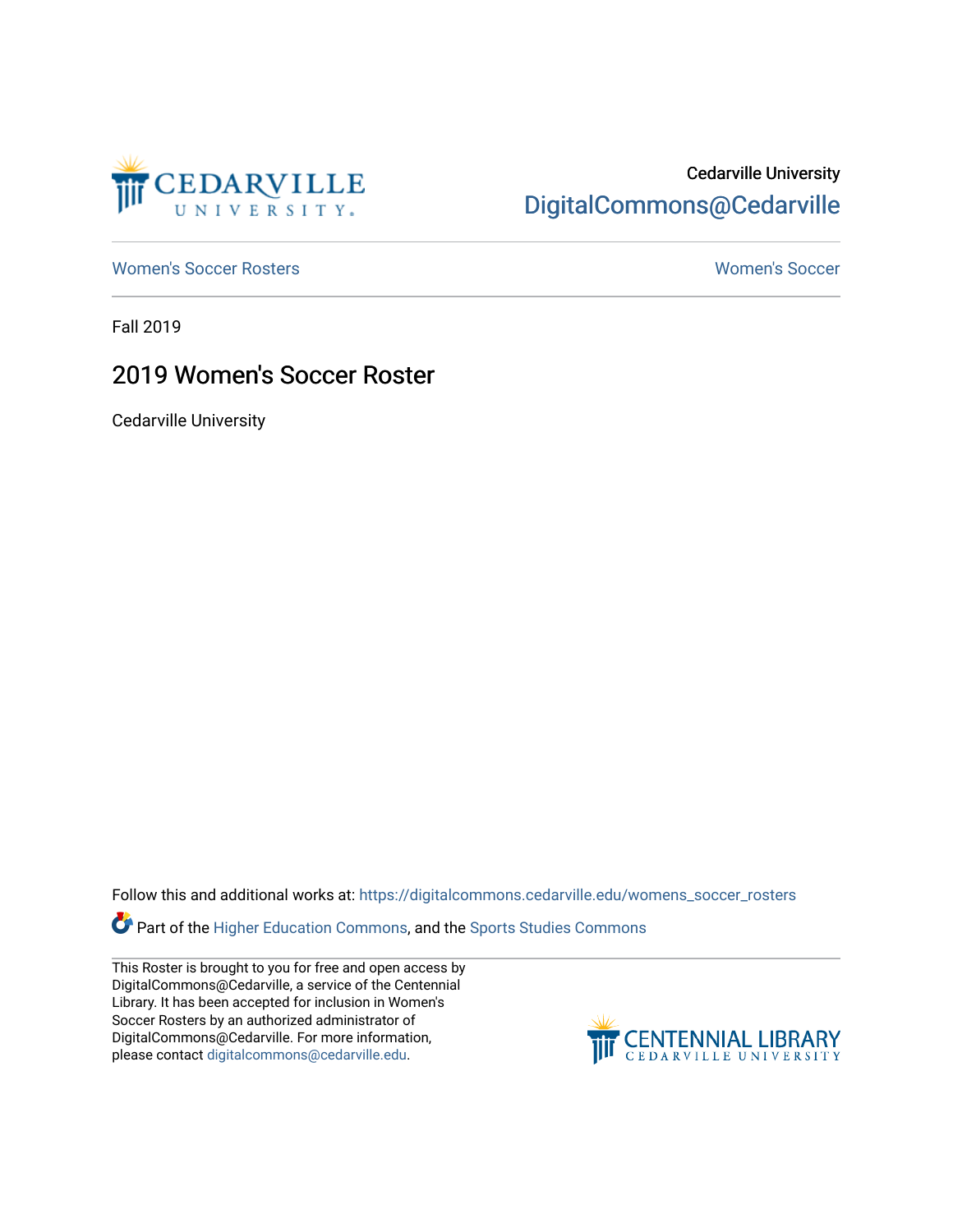# Cedarville University Athletics 2019 Women's Soccer Roster - Cedarville University Athletics https://yellowjackets.cedarville.edu/sports/womens-soccer/roster?&print...<br> **Cedarville University Athletics**

### 2019 Women's Soccer Roster

|                | omen's Soccer Roster - Cedarville University Athletics |            |          |           |                    |                                                                         |
|----------------|--------------------------------------------------------|------------|----------|-----------|--------------------|-------------------------------------------------------------------------|
|                |                                                        |            |          |           |                    |                                                                         |
|                |                                                        |            |          |           |                    |                                                                         |
|                |                                                        |            |          |           |                    | https://yellowjackets.cedarville.edu/sports/womens-soccer/roster?&print |
|                |                                                        |            |          |           |                    |                                                                         |
|                | <b>Cedarville University Athletics</b>                 |            |          |           |                    |                                                                         |
|                |                                                        |            |          |           |                    |                                                                         |
|                | 2019 Women's Soccer Roster                             |            |          |           |                    |                                                                         |
| <b>NO</b>      | <b>PLAYER</b>                                          | <b>POS</b> | HT       | <b>YR</b> | <b>HOMETOWN</b>    | <b>HIGH SCHOOL</b>                                                      |
| 0              | <b>Lauren Lichty</b>                                   | G          | $5-9$    | <b>RS</b> | Silver Lake, OH    | Cuyahoga Valley Christan<br>Academy                                     |
| $\mathbf{1}$   | <b>Allison Garlock</b>                                 | G          | $5-5$    | Sr.       | Lebanon, OH        | Lebanon                                                                 |
| $\overline{2}$ | Olivia Hoffman                                         | F          | $5 - 7$  | So.       | Chattanooga, TN    | Chattanooga Christian                                                   |
| 3              | Jada Hensley                                           | F/D        | $5-2$    | Fr.       | Noblesville, IN    | Noblesville                                                             |
| 4              | <b>Bex Velloney</b>                                    | D          | $5-5$    | Sr.       | Chesapeake, VA     | Greenbrier Christian Academy                                            |
| 5              | <b>Aleah Martone</b>                                   | F          | $5-5$    | So.       | Spencerport, NY    | Spencerport                                                             |
| $\overline{7}$ | <b>Hannah Atkinson</b>                                 | F/M        | $5-4$    | Sr.       | Wheaton, IL        | Homeschool                                                              |
| 8              | <b>Rose Anthony</b>                                    | F/M        | $5-9$    | Jr.       | Holland, MI        | <b>Holland Christian</b>                                                |
| 9              | <b>Grace Cain</b>                                      | M          | $5-4$    | So.       | Westerville, OH    | Worthington Christian                                                   |
| 10             | Delight Williams                                       | D          | $5-7$    | Jr.       | St. Petersburg, FL | Homeschool                                                              |
| 12             | Emma Conway                                            | ${\sf M}$  | $5-9$    | Sr.       | Cincinnati, OH     | Cincinnati Hills Christian<br>Academy                                   |
| 13             | Mackenzie Northcutt                                    | ${\sf M}$  | $5-8$    | Jr.       | Niantic, CT        | East Lyme                                                               |
| 14             | <b>Ava Dotlich</b>                                     | F          | $5 - 10$ | Fr.       | Brownsburg, IN     | Brownsburg                                                              |
| 15             | Marisa Hoober                                          | D          | $5-5$    | So.       | Elkton, MD         | Lancaster Mennonite                                                     |
| 16             | <b>Rachel Wiggins</b>                                  | F/M        | $5 - 8$  | Jr.       | Cary, NC           | Cary Christian                                                          |
| 17             | Kenna Anderson                                         | F/D        | $5 - 3$  | So.       | Jamestown, OH      | Clark Shawnee                                                           |
| 18             | <b>Anna Carrico</b>                                    | D/F        | $5 - 8$  | So.       | Ponte Vedra, FL    | St. Johns Country Day                                                   |
| 19             | <b>Mary Kate Wyer</b>                                  | M          | $5-8$    | Fr.       | Greenville, SC     | Southside Christian                                                     |
| $20\,$         | <b>Hannah Sareyka</b>                                  | M/D        | $5 - 1$  | RS        | Swedesboro, NJ     | The Christian Academy                                                   |
| 21             | <b>Taylor Noll</b>                                     | F          | $5-7$    | Jr.       | Lancaster, PA      | Manheim Central                                                         |
| 23             | <b>Jewel Hensley</b>                                   | M          | $5-2$    | Fr.       | Noblesville, IN    | Noblesville                                                             |
| 24             | Sophia Norden                                          | M          | $5 - 7$  | Jr.       | Findlay, OH        | Liberty-Benton                                                          |
| 26             | Rachel Norton                                          | D/F        | $5 - 11$ | So.       | Sagamihara, Japan  | Zama American                                                           |
| 27             | <b>Anna Burkhard</b>                                   | F          | $5-2$    | Fr.       | West Chester, OH   | Homeschool                                                              |
| 28             | Sara Olivarez                                          | M/F        | $5-6$    | R-So.     | Oshtemo, MI        | Homeschool                                                              |
| 29             | <b>Alexis Hickey</b>                                   | D          | $5 - 2$  | So.       | Maineville, OH     | Little Miami                                                            |
| 31             | <b>Bethany Alecusan</b>                                | D          | $5-6$    | So.       | Hilliard, OH       | <b>Hilliard Darby</b>                                                   |
| 44             | Jocelyn Gross                                          | G          | $5-6$    | Fr.       | Pullman, WA        | Pullman                                                                 |
|                |                                                        |            |          |           |                    |                                                                         |
|                | <b>Women's Soccer Coaching Staff</b>                   |            |          |           |                    |                                                                         |
|                |                                                        |            |          |           |                    |                                                                         |
| <b>NAME</b>    |                                                        |            |          |           | <b>TITLE</b>       |                                                                         |

# Women's Soccer Coaching Staff